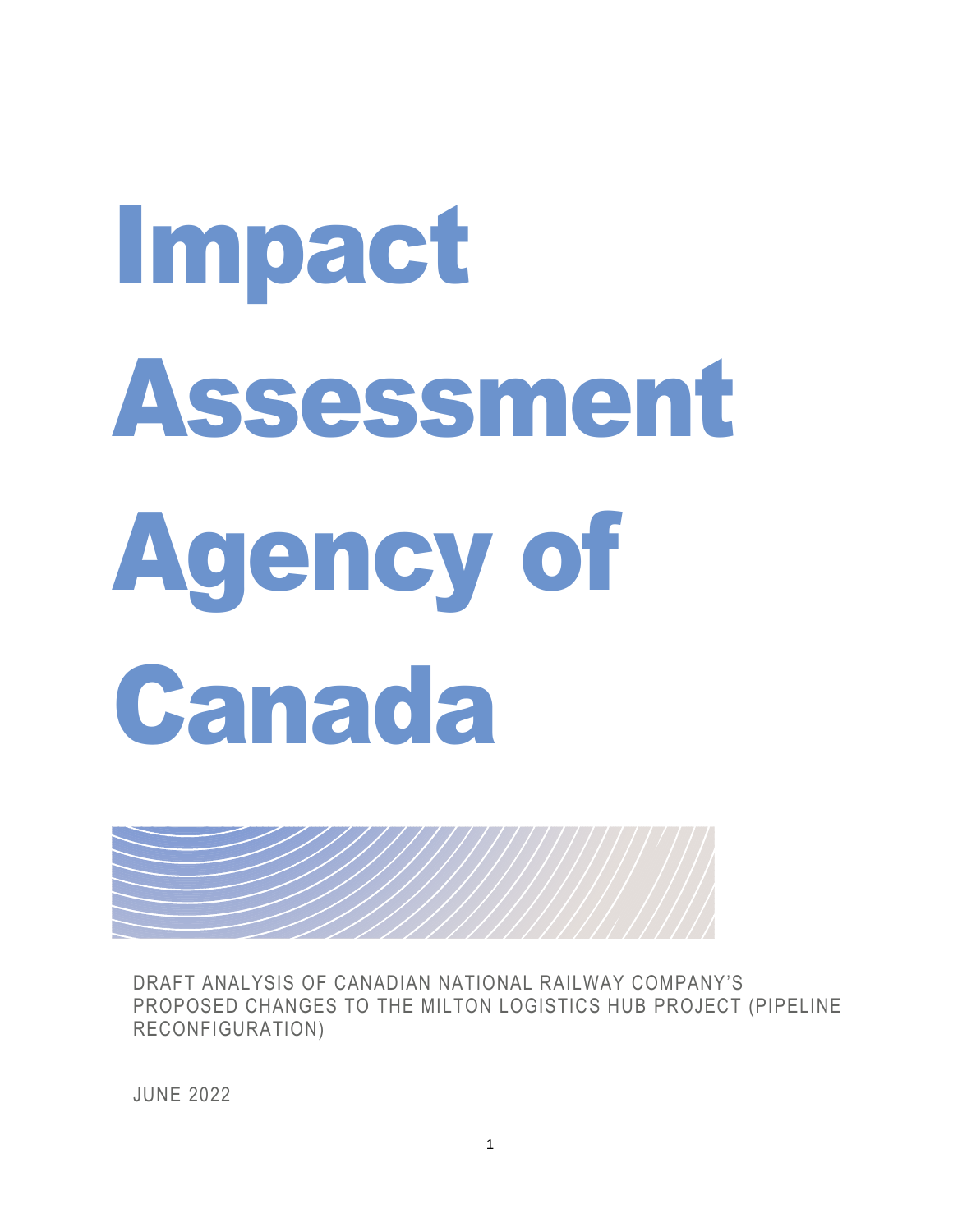# <span id="page-1-0"></span>**Table of Contents**

| 1.                                                                               |  |
|----------------------------------------------------------------------------------|--|
| 1.1                                                                              |  |
| Project components outside of the Designated Project Development Area 5<br>1.1.1 |  |
| 2.                                                                               |  |
| 2.1                                                                              |  |
| 2.1.1                                                                            |  |
| 2.1.2                                                                            |  |
| 3.                                                                               |  |
| 3.1                                                                              |  |
| 3.2                                                                              |  |
| 4.                                                                               |  |

### <span id="page-1-1"></span>**Tables**

| Table 1 Summary of environmental effects assessment for the optimised approach compared to the original |  |
|---------------------------------------------------------------------------------------------------------|--|
|                                                                                                         |  |
| Table 2 Issues raised by participants during consultation on the optimised approach to pipeline         |  |
|                                                                                                         |  |
|                                                                                                         |  |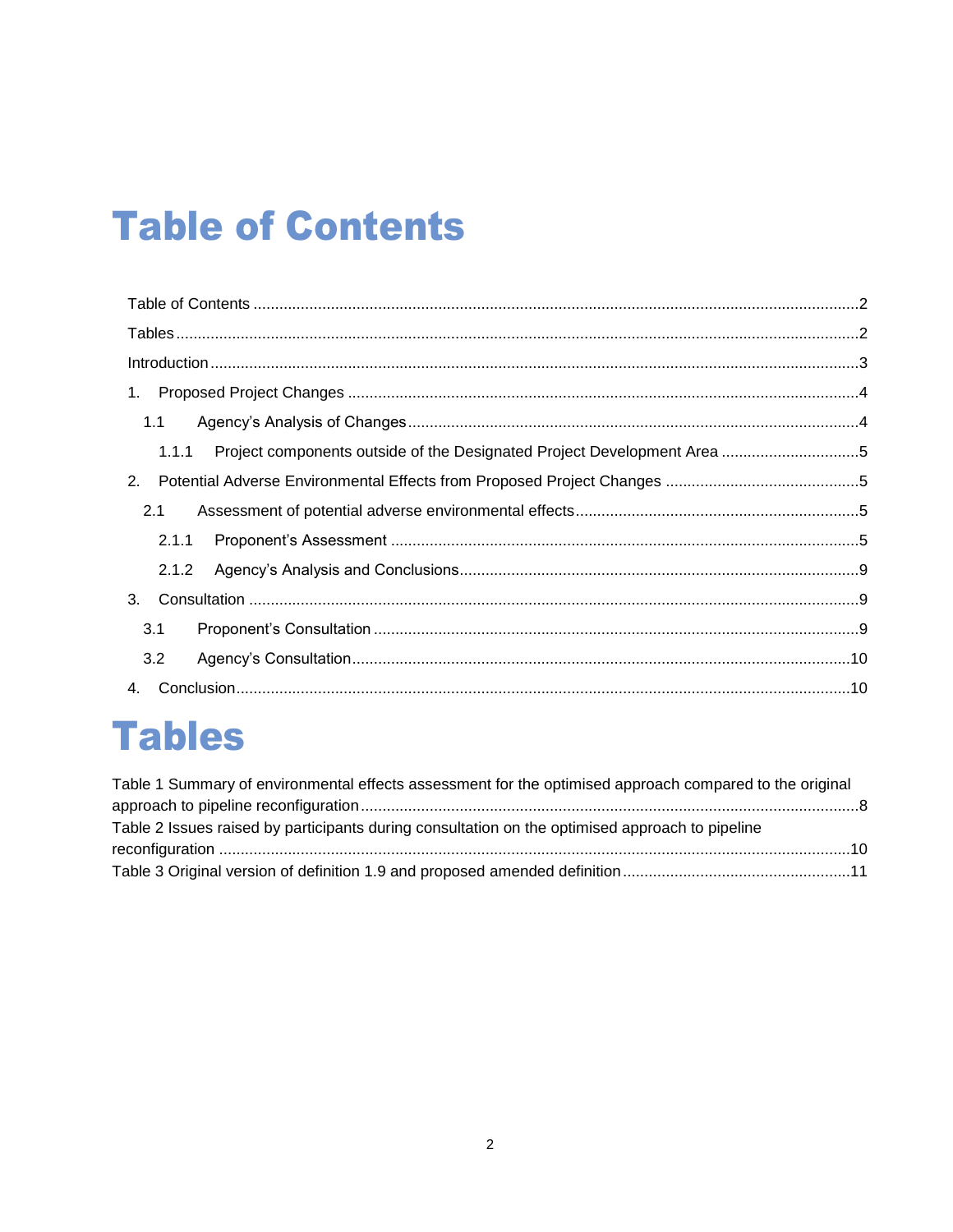# <span id="page-2-0"></span>Introduction

The Milton Logistics Hub Project (the Project), as proposed by Canadian National Railway Company (the proponent), includes the construction and operation of an intermodal logistic terminal designed to transfer containers between trucks and railcars. The Project includes a railway yard with over 20 kilometres of track and is located in Milton, Ontario, approximately 50 kilometres west of Toronto. Two oil pipelines owned and operated by Sun-Canadian Pipeline Limited currently run in a southwest-northeast direction in a single rightof-way across the proponent's property, in the northwest portion of the proposed terminal area. The pipelines must be reconfigured to ensure their integrity during the Project.

The Project was subject to an environmental assessment under the *Canadian Environmental Assessment Act, 2012* (CEAA 2012). The environmental assessment was conducted by an independent joint review panel. The Joint Review Panel issued its [Report](https://iaac-aeic.gc.ca/050/documents/p80100/133733E.pdf) on January 27, 2020. The former Minister of the Environment and Climate Change (the Minister) issued a [Decision Statement](https://iaac-aeic.gc.ca/050/evaluations/document/137964) for the Project on January 21, 2021. The Decision Statement contains legally-binding conditions, including mitigation measures and follow-up requirements, that the proponent must comply with throughout the life of the Project.

On August 28, 2019, the *Impact Assessment Act* (IAA) came into force, repealing CEAA 2012. Section 184 of IAA provides that decision statements issued under CEAA 2012 are deemed to be decision statements under IAA, and therefore subject to the provisions of IAA. On the same date, the Canadian Environmental Assessment Agency became the Impact Assessment Agency of Canada (the Agency). In this report, the term "Agency" can refer to either the former Canadian Environmental Assessment Agency or the current Impact Assessment Agency of Canada.

Since the issuance of the Decision Statement, the proponent has informed the Agency of proposed changes to the Project. The Agency conducted an analysis of the proposed Project changes and the potential adverse environmental effects of those changes, including additional impacts on the exercise of rights of Indigenous groups, to assess:

- whether the changes constitute a new or different designated project that may require a new impact assessment; and
- whether any changes (including addition or removal) may be required to the mitigation measures and follow-up requirements included as conditions in the Decision Statement to address the proposed Project changes.

The Agency's draft analysis is summarized in this report.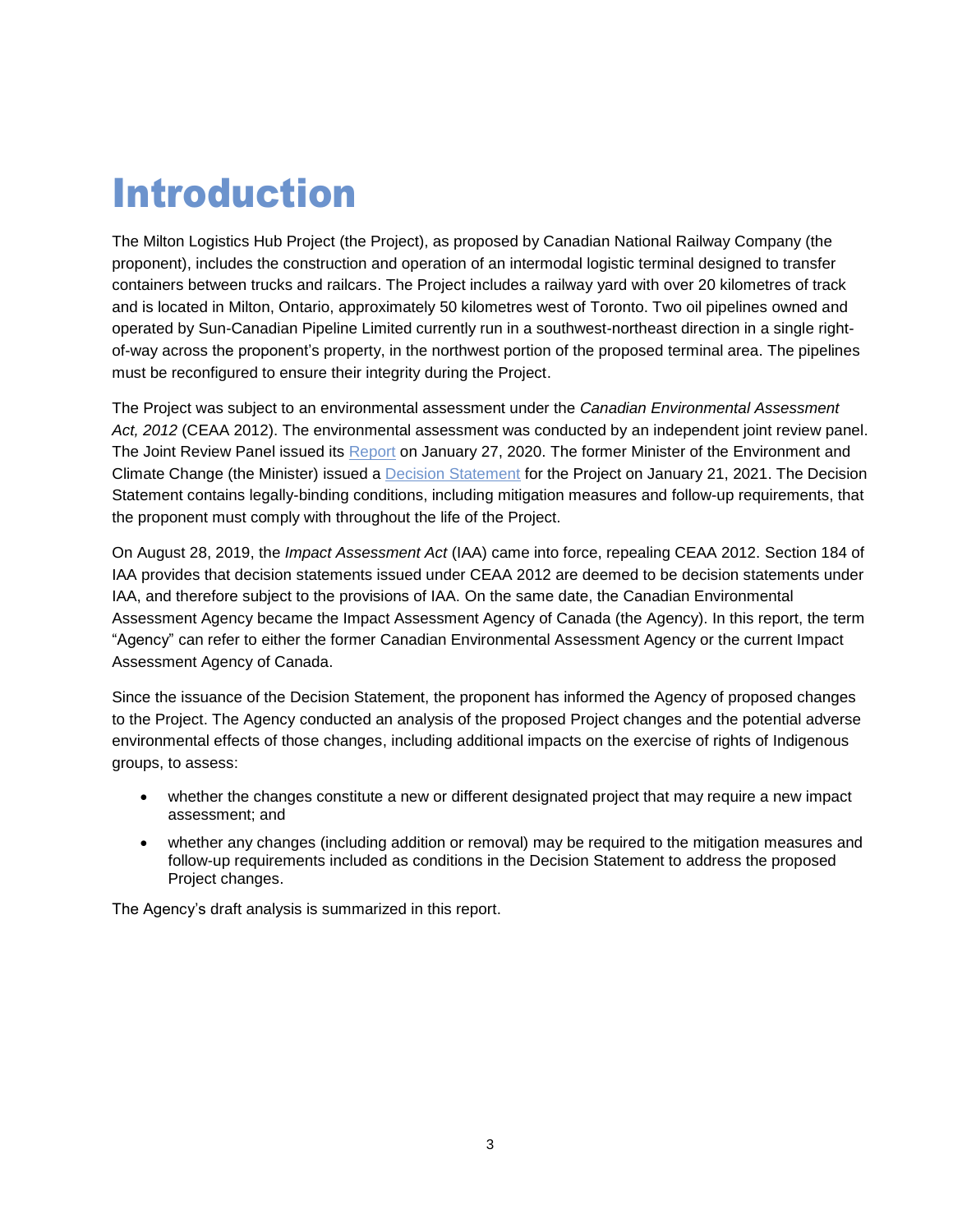## <span id="page-3-0"></span>1. Proposed Project Changes

During the environmental assessment, Canadian National Railway Company (CN or the proponent) was planning to realign the two oil pipelines around the proposed terminal area (Figure 1 of CN's April 2022 document entitled *CN Milton Logistic Hub – Proposed Project Change to the Sun-Canadian Pipeline Design and Construction*). The diversion route would have largely paralleled the proposed terminal access road on the southwest side of the terminal, within the Designated Project Development Area, but the diversion route on the northeast side of the terminal would have fallen outside the Designated Project Development Area. The realigned pipelines would have been installed primarily via large open cut trenching through existing agricultural fields, with the exception of where the pipelines would have crossed beneath the existing mainline, where directional drilling would have been used.

After the issuance of the Decision Statement, the proponent optimised the location of the reconfigured pipelines and the methods used to reconfigure the pipelines to reduce potential environmental effects identified during the environmental assessment. Under the optimised approach, the proponent would maintain the current pipeline alignment but would deepen the pipeline trench under the proposed terminal area (Figure 2 of CN's April 2022 document). Instead of ranging in depths between three and six metres below ground surface, the reconfigured pipelines would be installed approximately 14 metres below ground surface. Most of the deepening would be done through directional drilling to reduce the amount of ground disturbance and open excavation would now only be required at the directional drilling entry and exit pits, which would be cleared of vegetation and stripped of topsoil but restored when the work is complete. In the optimised approach, only the directional drilling entry and exits pits would be located outside of the Designated Project Development Area (and only partially).

#### <span id="page-3-1"></span>**1.1 Agency's Analysis of Changes**

The *[Physical Activities Regulations](https://laws.justice.gc.ca/eng/regulations/SOR-2019-285/index.html)* under IAA identify the physical activities that constitute designated projects that may require an impact assessment. The Agency is of the view that the optimised approach to pipeline reconfiguration does not constitute a new or different designated project that may require a new impact assessment.

The Agency analyzed the potential adverse environmental effects of the optimised approach to pipeline reconfiguration to determine whether the mitigation measures and follow-up requirements included as conditions in the Decision Statement may require additions or alterations to account for the revised approach, and whether any additional impacts on the exercise of rights may occur on the Indigenous groups identified in the Decision Statement, or on any Indigenous groups not identified in the Decision Statement. The Agency is of the view that no modifications to the mitigation measures and follow-up requirements included as conditions in the Decision Statement are necessary.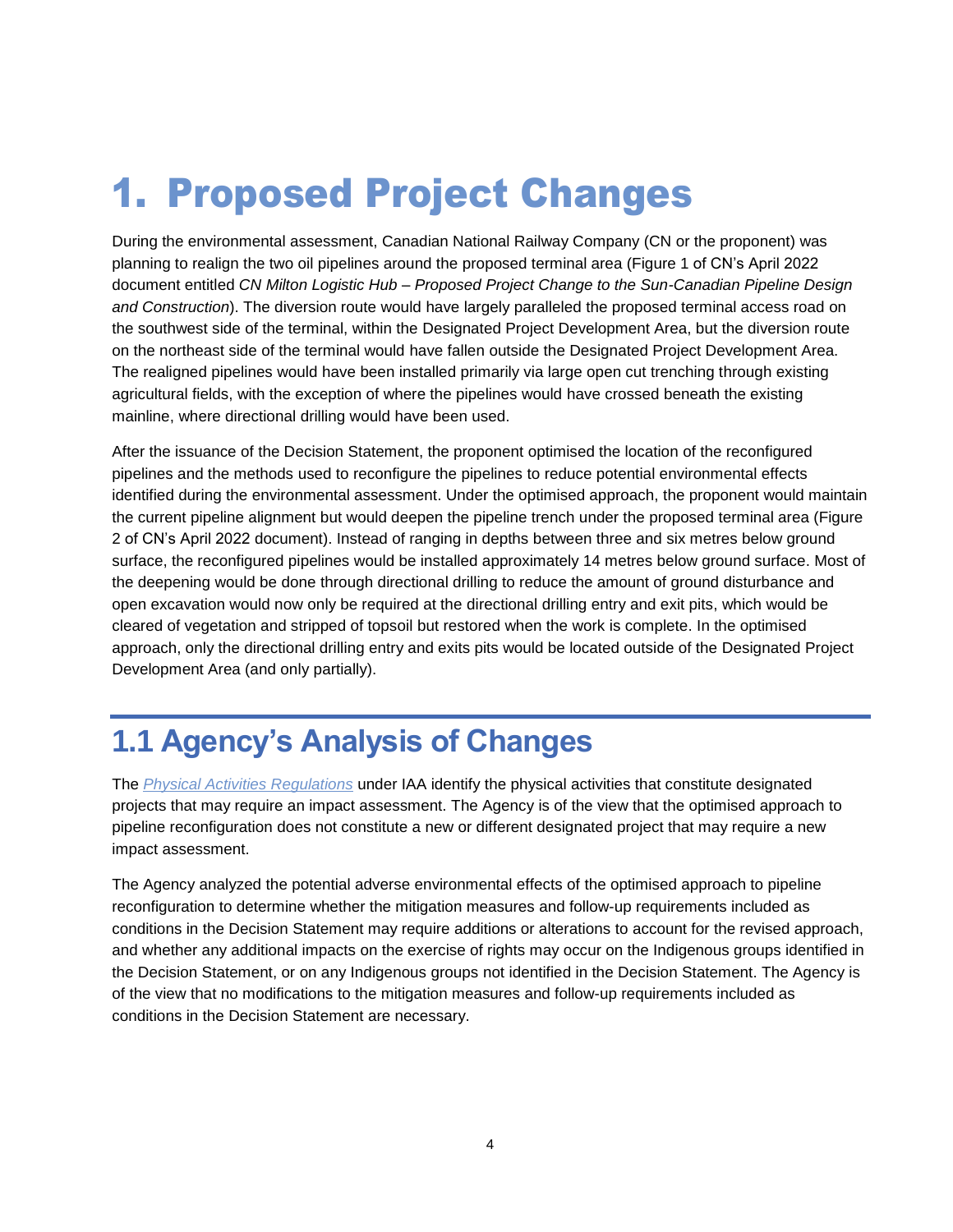#### <span id="page-4-0"></span>**1.1.1 Project components outside of the Designated Project Development Area**

The Agency notes that the definition of the Designated Project Development Area in the Decision Statement, as provided in condition 1.9, relies on Figure 1-2 of the Joint Review Panel Report. The Joint Review Panel Report describes the Designated Project Development Area (labelled as the "Project Development Area" on Figure 1-2 of its Report) as the immediate area in which Project activities and components may occur and as such represents the area within which direct physical disturbance, temporary or permanent, may occur as a result of the Project. Figure 1-2 does not show the portions of the reconfigured pipelines' diversion route falling outside of the Designated Projet Development Area under both the original and the optimised approaches. The portions of the reconfigured pipelines' diversion route falling outside of the Designated Project Development Area under both the original and optimised approaches are shown on Figures 1 and 2, respectively, of CN's April 2022 document.

# <span id="page-4-1"></span>2. Potential Adverse Environmental Effects from Proposed Project Changes

#### <span id="page-4-2"></span>**2.1 Assessment of potential adverse environmental effects**

The following is an analysis of whether the optimised approach to pipeline reconfiguration would cause adverse environmental effects and would require modifications, including additions or removals, to the mitigation measures and follow-up requirements included as conditions in the Decision Statement. The Agency is holding a comment period on this draft analysis report to validate its views on the proponent's revised approach with Indigenous groups, government authorities and the public, and to provide an opportunity for any further comments before providing advice to the Minister of Environment and Climate Change on potential amendment(s) to the Decision Statement.

#### <span id="page-4-3"></span>**2.1.1 Proponent's Assessment**

As part of the environmental assessment, the proponent assessed the potential environmental effects of pipeline reconfiguration on biophysical and socio-economic valued components, including human health and archaeological and heritage, caused by air and noise emissions from construction equipment and changes to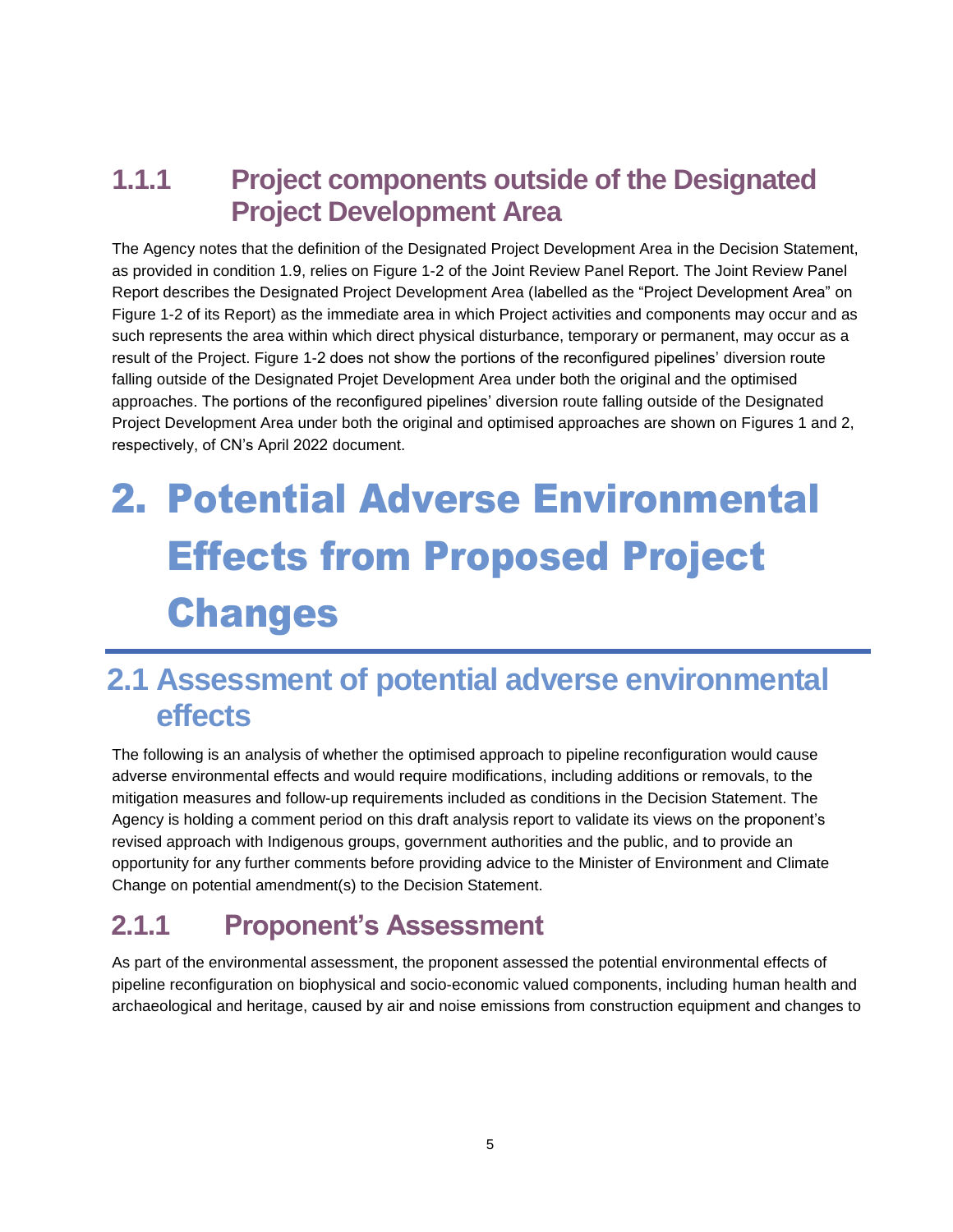groundwater, surface water quality and quantity and the terrestrial landscape.<sup>1</sup> The proponent concluded that the potential environmental effects of pipeline reconfiguration would be mostly temporary (during the construction phase only) and that with the implementation of mitigation measures, any residual environmental effect that may occur would be negligible. Once the pipelines are relocated, no further interactions with the environment or effects would occur.

While the Joint Review Panel concluded in its Report that the Project, as a whole, would be likely to cause significant adverse direct and cumulative environmental effects in relation to certain valued components, it did not raise any particular issue with respect to pipeline reconfiguration. The Joint Review Panel noted that Halton Municipalities had previously expressed concerns during the environmental assessment that many construction activities (including horizontal directional drilling required for pipeline reconfiguration) would be localized in a single area, near clusters of existing residences, and that this concentration of noise-emitting activities had not been adequately considered when predicting the Project's noise effects on human health. However, the Joint Review Panel also noted in its report that Halton Municipalities had expressed, during the Joint Review Panel's hearings, that they were not concerned with noise effects due to construction activities because they could be adequately controlled.

In April 2022, the proponent submitted information to the Agency describing the optimised approach to pipeline reconfiguration. The proponent stated that the optimised approach would reduce potential environmental effects on surface water and groundwater, vegetation, wildlife habitat, soils, and agricultural uses compared to what was assessed during the environmental assessment because it would reduce the amount of ground disturbance required to reconfigure the pipelines (due to deepening the pipelines rather than diverting them around the proposed terminal area and by limiting the use of open cut excavation). A small area to the northeast would be temporarily disturbed during construction laydown and construction of the exit pit, but would be returned to agricultural land use when work is complete.

In addition, the proponent indicated that the pipeline reconfiguration work would occur on previously disturbed agricultural lands (disturbed both during original pipeline construction and through ongoing agricultural use), that it would not intercept any surface water body or watercourse and that it would not affect any woodland, wetland or species at risk habitat. The majority of the reduced area affected under the optimised approach would be within an area that would otherwise be disturbed during construction of the Project.

The proponent concluded that the potential environmental effects of the the optimised approach to pipeline reconfiguration would be temporary and reversible. Upon completion of the reconfiguration, the disturbed surface areas would be restored. No permanent above-ground structures are proposed.

Table 1 summarises the proponent's assessment of the potential environmental effects on specific valued components for the optimised approach compared to the potential environmental effects of the original approach assessed during the environmental assessment. CN's April 2022 document includes a more detailed analysis of baseline conditions and effects assessment for each valued component. The proponent focused the effects assessment on three specific features of the optimised approach: reduction in ground

l

<sup>1</sup> For reference, the assessment of the potential environmental effects of the original approach to pipeline reconfiguration can be found in section 6.5 of the [environmental impact statement](https://www.ceaa-acee.gc.ca/050/documents/p80100/104113E.pdf) and in the proponent's responses to the Joint Review Panel's information requests numbers [4.1,](https://www.ceaa-acee.gc.ca/050/documents/p80100/122057E.pdf) [4.84](https://www.ceaa-acee.gc.ca/050/documents/p80100/122867E.pdf) and [8.13.](https://www.ceaa-acee.gc.ca/050/documents/p80100/126404E.pdf)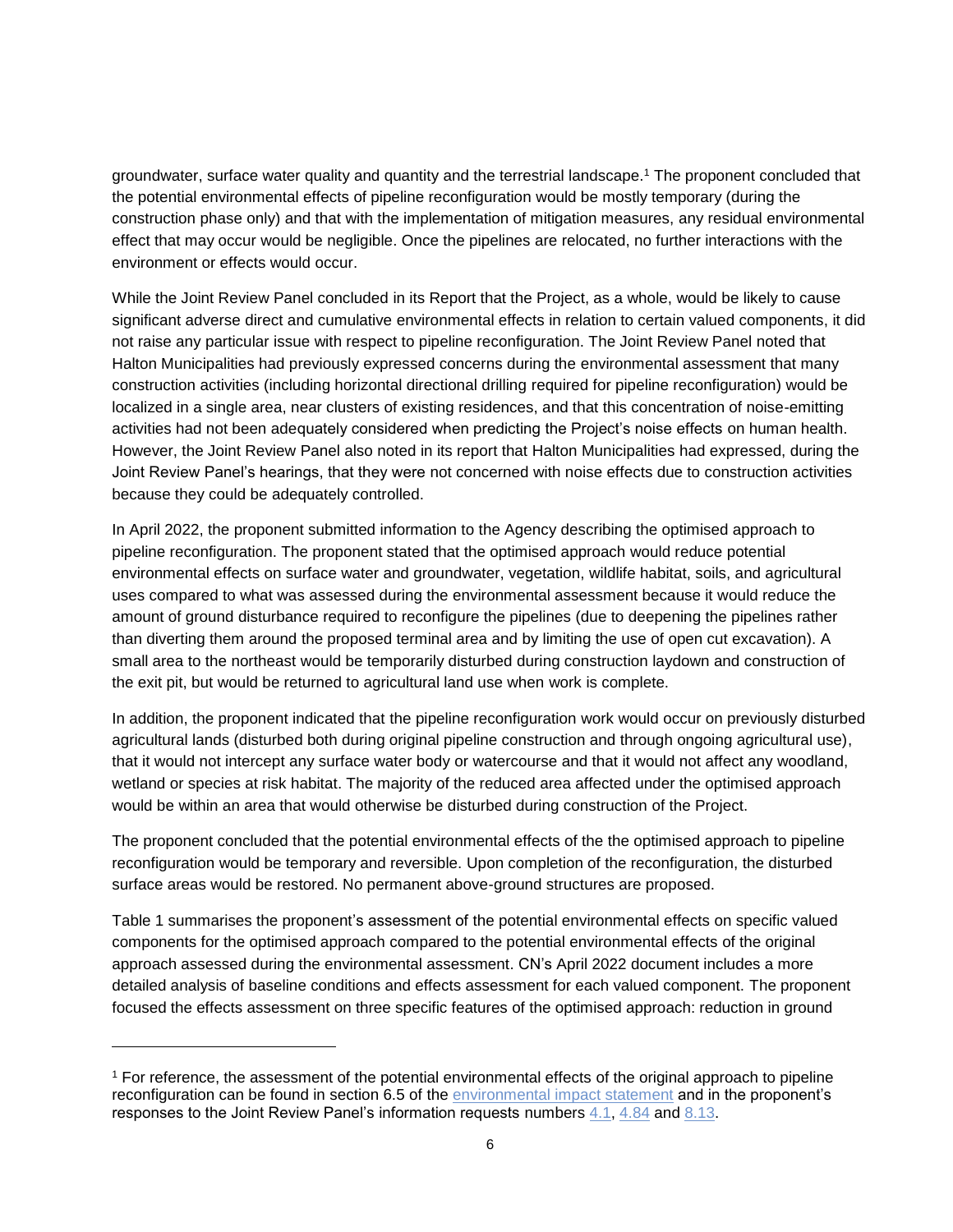disturbance, increased depth of the pipelines alignement and use of horizontal drilling along the entire lenght of the reconfigured pipelines.

| <b>Valued Component</b>                                                | <b>Effects Assessment</b>                                                                                                                                                                                                                                                                                                                                                                                                                   |
|------------------------------------------------------------------------|---------------------------------------------------------------------------------------------------------------------------------------------------------------------------------------------------------------------------------------------------------------------------------------------------------------------------------------------------------------------------------------------------------------------------------------------|
| <b>Air quality</b>                                                     | Potential adverse effects on air quality would be reduced under the optimised<br>approach because while the air emission sources would be similar to those<br>assessed during the environmental assessment, they would be of shorter<br>duration as reconfiguration of the pipelines is expected to take less time to<br>complete.                                                                                                          |
| <b>Noise and vibration</b>                                             | Potential adverse effects from noise and vibration would be reduced under the<br>optimised approach because while the sources of noise and vibration would be<br>similar to those assessed during the environmental assessment, they would be<br>of shorter duration as reconfiguration of the pipelines is expected to take less<br>time to complete.                                                                                      |
| <b>Groundwater</b>                                                     | Potential adverse effects on groundwater would be similar under the original<br>and optimised approaches. While the reconfigured pipelines would be installed<br>at a lower depth, groundwater is located below the proposed installation depth<br>and the composition of sediments found at the proposed installation depth limits<br>water movements.                                                                                     |
| <b>Fish and fish habitat</b>                                           | Potential adverse effects on fish and fish habitat would not be greater under the<br>optimised approach because no fish or fish habitat would be located within the<br>affected area and no watercourse crossing would be required. The types of<br>activities required to reconfigure the pipelines would also be similar to the<br>activities considered in the environmental assessment, but would occur over a<br>smaller areal extent. |
| <b>Migratory birds</b>                                                 | Potential adverse effects on migratory birds would be reduced under the<br>optimised approach because the use of horizontal drilling would reduce the<br>amount of grassland habitat lost as a result of the Project.                                                                                                                                                                                                                       |
| <b>Species at risk</b>                                                 | Potential adverse effects on species at risk would not be greater under the<br>optimised approach because no species at risk habitat are located within the<br>area that would be affected by pipeline reconfiguration.                                                                                                                                                                                                                     |
| <b>Current use of land</b><br>and resource for<br>traditional purposes | Potential adverse effects on the current use of land and resource for traditional<br>purposes are not anticipated because Indigenous groups do no practice<br>traditional land and resource use activities in the area of the Project.                                                                                                                                                                                                      |
| Socio-economic<br>conditions                                           | Potential adverse effects on socio-economic conditions would be similar under<br>the original and optimised approaches because there would be no additional<br>demand or interaction in relation to land and resource use as a result of pipeline<br>reconfiguration.                                                                                                                                                                       |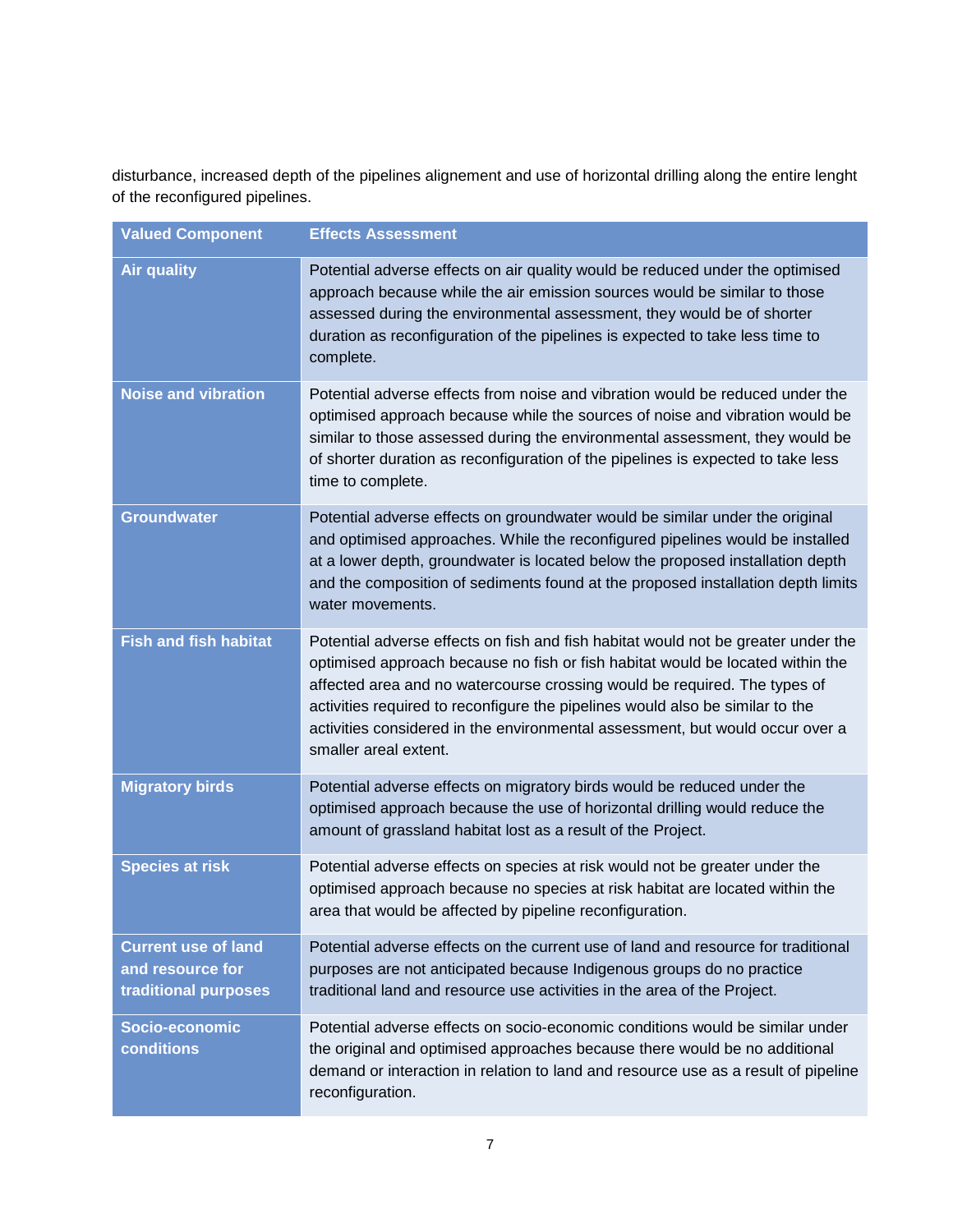| <b>Human health</b>                                    | Potential adverse effects on human health in relation to air quality would be<br>reduced under the optimised approach because while the air emission sources<br>would be similar to those assessed during the initial environmental assessment,<br>they would be of shorter duration as reconfiguration of the pipelines is expected<br>to take less time to complete.                                                                               |
|--------------------------------------------------------|------------------------------------------------------------------------------------------------------------------------------------------------------------------------------------------------------------------------------------------------------------------------------------------------------------------------------------------------------------------------------------------------------------------------------------------------------|
| <b>Archaeological and</b><br><b>Heritage Resources</b> | Potential adverse effects on archeological and heritage resources would be<br>similar under the original and optimised approaches because the area that<br>would be affected under either approach was assessed as part of a<br>supplemental archeological assessment requested by the Joint Review Panel<br>during the environmental assessment and its was determined that no further<br>archaeological assessment work was required in this area. |

#### <span id="page-7-0"></span>**TABLE 1 Summary of environmental effects assessment for the optimised approach compared to the original approach to pipeline reconfiguration**

The proponent is of the view that no change to the mitigation measures and follow-up requirements included as conditions in the Decision Statement would be necessary to address the potential environmental effects of the optimised approach because the Decision Statement already includes several conditions that require the proponent to implement measures to mitigate environmental effects likely to be caused by activities associated with the Project (including activities associated with pipeline reconfiguration), for example:

- measures to mitigate dust and air emissions (conditions 4.11 and 4.13);
- measures to mitigate noise (conditions 4.6 to 4.9);
- measures to control erosion and sedimentation (condition 5.4);
- measures to prevent the preferential movement of groundwater and to manage dewatering (conditions 5.11 and 5.12)
- measures to circumscribe the amount of ground disturbance (condition 6.5)
- measures to minimize and manage soil disturbance (conditions 6.6, 6.7 and 6.9);
- measures to avoid the introduction or spread of invasive vegetation (condition 6.8);
- measures to ensure that vegetation in migratory bird habitat remains undisturbed during the breeding season (conditions 8.2 and 8.11);
- measures to compensate for the loss of grassland habitat (condition 8.12); and
- measures to handle the discovery, recognition, recording, transferring and safekeeping of previously unidentified structures, sites or things of historical, archaeological, paleontological or architectural significance and of humain remains (conditions 11.8 to 11.10).

The proponent is also of the view that monitoring associated with the existing follow-up programs required by the Decision Statement would remain sufficient to verify the accuracy of the environmental assessment and determine the effectiveness of mitigation measures caused by and associated to the optimised approach.

In addition, the proponent commited to implement measures that are standard when conducting horizontal drilling and that were already outlined during the environmental assessment, including measures related to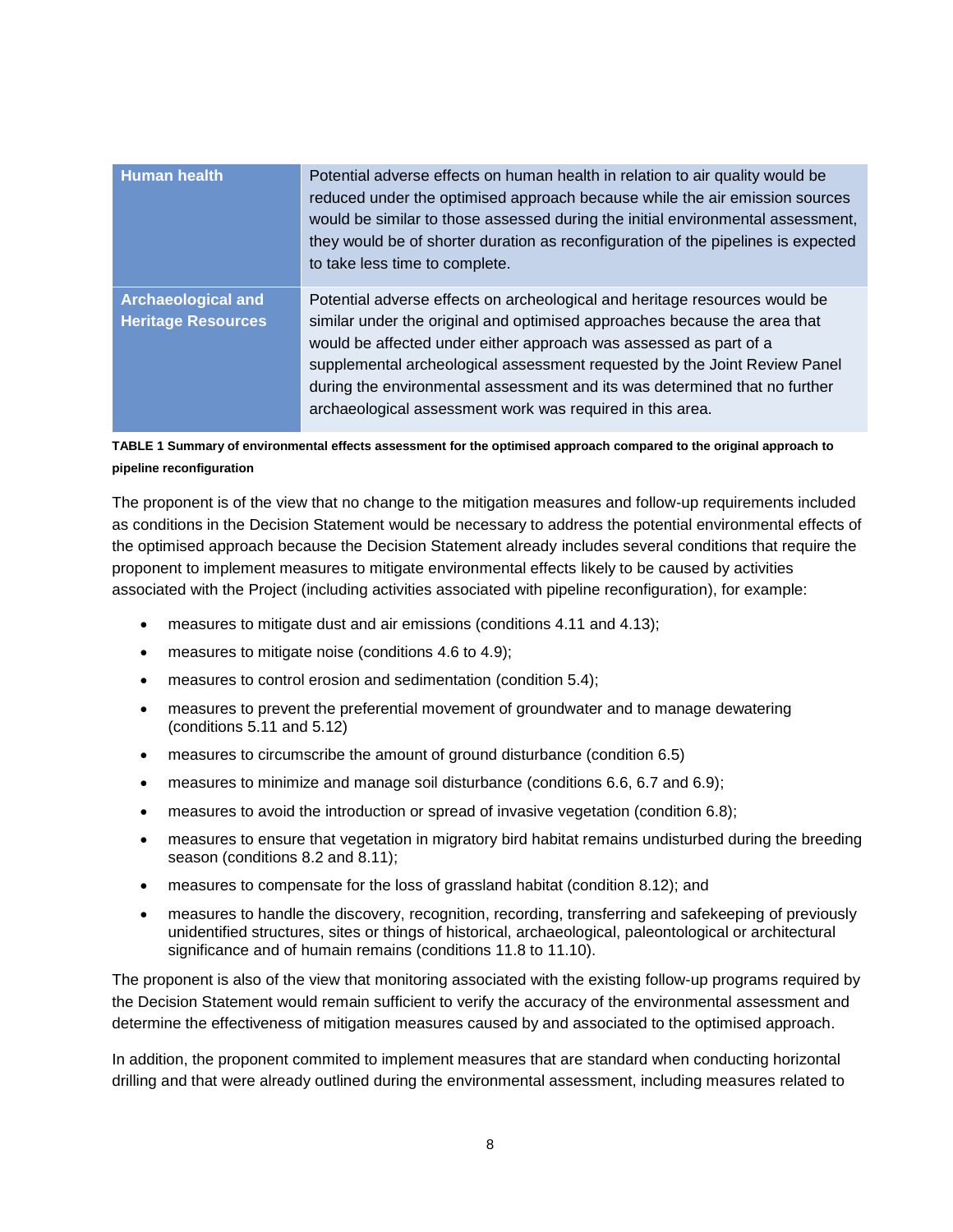inground surface settlement monitoring, soil management, the installation of anti-seepage collars and dewatering.

#### <span id="page-8-0"></span>**2.1.2 Agency's Analysis and Conclusions**

The Agency is of the view that the optimised approach to pipeline reconfiguration would not result in adverse environmental effects beyond those that were identified in the Joint Review Panel Report (including for any portion of the reconfigured pipelines' diversion route that is not within the Designated Project Development Area), primarily because the footprint of open excavation area would be reduced by approximately 84 % from the footprint of open excavation area planned under the original approach (from 26,524 m<sup>2</sup> to 4.312 m<sup>2</sup>).

In addition, while the reconfigured pipelines would be installed at a greater depth (13.8 metres below ground surface) than the existing pipeline depth (three to six metres below ground surface), they would not intercept groundwater, which was encountered at a depth of 15.2 metres below ground surface during groundwater sampling conducted in 2021 along the proposed pipeline alignment. Soil composition in the area would also limit any potential water movernment. Finally, horizontal drilling is considered a standard and well-used method for installing pipelines where reducing potential environmental effects is required.

Given that the Agency is of the view that the optimised approach to pipeline reconfiguration would not result in adverse environmental effects beyond those that were identified in the Joint Review Panel Report, the Agency is also of the view that pipeline reconfiguration is unlikely to cause adverse environmental effects and impacts to the exercise of rights of Indigenous Peoples beyond those assessed in the Joint Review Panel Report. An analysis of adverse effects of changes to the environment on current use of lands and resources for traditional purposes, health of Indigenous peoples, physical and cultural heritage, and biophysical resources informed the assessment of impacts on the exercise of rights of Indigenous Peoples during the environmental assessment. The Decision Statement includes as conditions related mitigation measures and follow-up requirements.

The Agency notes that there are no new adverse environmental effects or impacts to the exercise of rights by Indigenous Peoples from pipeline reconfiguration that would extend into the local and regional assessment areas identified in the Joint Review Panel Report, and therefore, there would be no impact on the exercise of rights of other Indigenous groups not identified in the Decistion Statement.

Therefore, no changes are required to the mitigation measures and follow-up requirements included as conditions in the Decision Statement. The Agency notes however that the Designated Project Development Area, currently defined in condition 1.9 of the Decision Statement to be the area labelled "Project Development Area" on Figure 1-2 of the Joint Review Panel Report, must be amended to encompass the full pipeline reconfiguration to ensure that all relevant conditions apply to pipeline reconfiguration work and that the Agency's ability to enforce the Decision Statement is not impeded.

# <span id="page-8-1"></span>3. Consultation

#### <span id="page-8-2"></span>**3.1 Proponent's Consultation**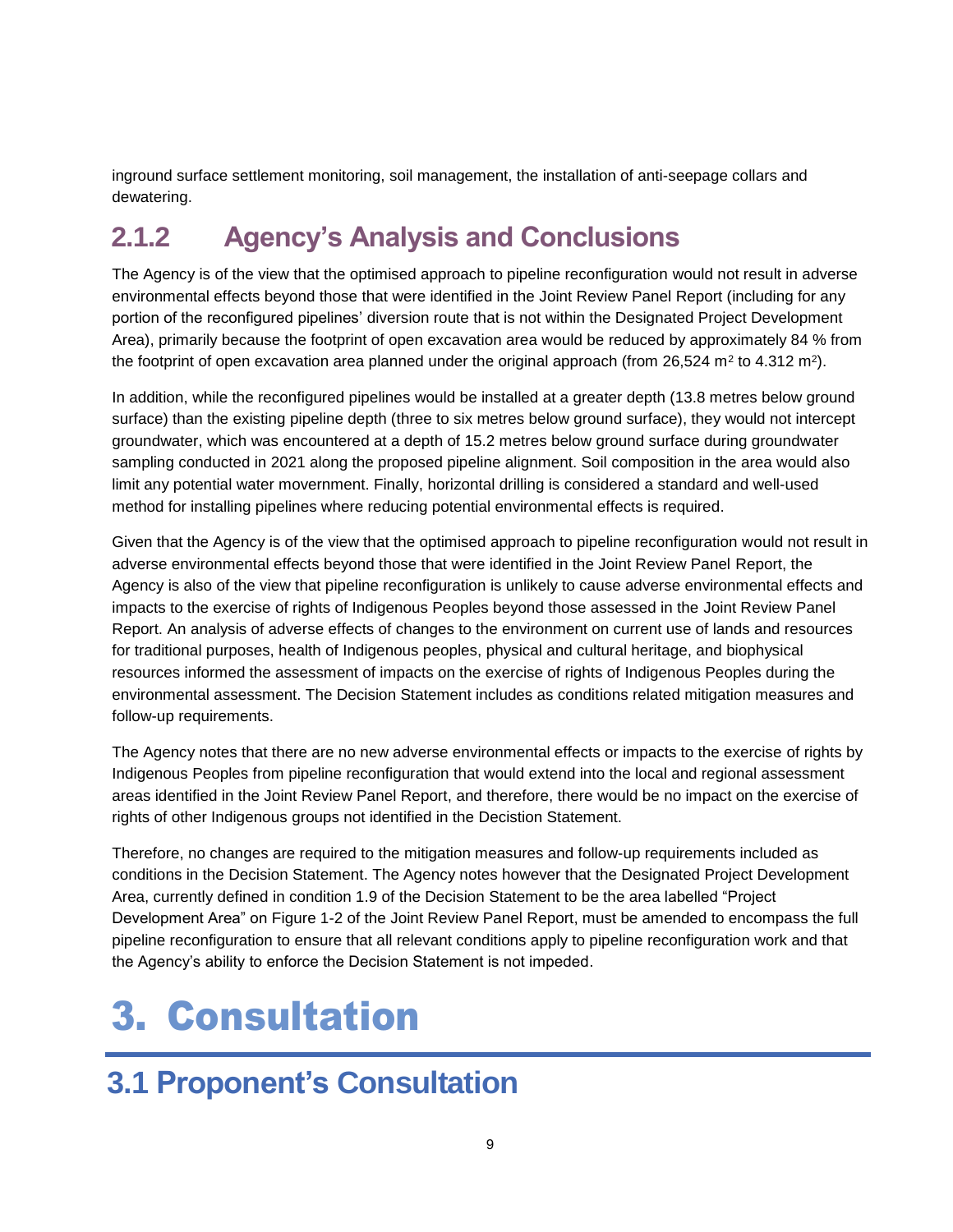The proponent consulted the participants identified in conditions 2.16 and 2.17 of the Decision Statement on the optimised approach to pipeline reconfiguration, namely the Mississaugas of the Credit First Nation, the Six Nations of the Grand River, the Huron-Wendat Nation, Halton Region and Conservation Halton. The proponent also consulted the Town of Milton. In its April 2022 document, the proponent stated that the three Indigenous groups indicated their general support for the potential change, both by email and through conference call discussions. Halton Region, Conservation Halton and the Town of Milton raised some issues in relation to the potential environmental effects of the optimised approach (Table 2). The proponent indicated that the April 2022 document responds to these issues.

| <b>Participant</b>         | <b>Issue(s) raised</b>                                                     |
|----------------------------|----------------------------------------------------------------------------|
| <b>Halton Region</b>       | Impacts to groundwater resources                                           |
| <b>Town of Milton</b>      | Impacts to the local environment                                           |
| <b>Conservation Halton</b> | Impacts to water resources (including drainage flows towards watercourses) |

<span id="page-9-2"></span>**TABLE 2 Issues raised by participants during consultation on the optimised approach to pipeline reconfiguration**

#### <span id="page-9-0"></span>**3.2 Agency's Consultation**

The Agency is holding a comment period to validate its views on the proponent's optimised approach to pipeline reconfiguration with Indigenous groups, government authorities and the public, and to provide an opportunity for any further comments before providing advice to the Minister on potential amendment(s) to the Decision Statement.

The Agency will consider the comments received during the comment period when finalizing this report and its advice to the Minister. The final report will reflect and address all relevant comments.

# <span id="page-9-1"></span>4. Conclusion

The Agency is of the view that the optimised approach to pipeline reconfiguration would not result in adverse environmental effects beyond those that were identified in the Joint Review Panel Report (including for any portion of the reconfigured pipelines' diversion route that is not within the Designated Project Development Area). The Agency is also of the view that the proposed project changes would not cause any additional adverse environmental effects and impacts to the exercise of rights of the Indigenous groups identified in the Decision Statement other than the effects described in the Joint Review Panel Report. Therefore no changes are required to the mitigation measures and follow-up requirements included as conditions in the Decision Statement.

However, the Agency considers that condition 1.9 of the Decision Statement should be amended to encompass the full extent of pipeline reconfiguration, including the directional drilling entry and exit pits (Figure 2 of CN's April 2022 document) in the definition of the Designated Project Development Area (Table